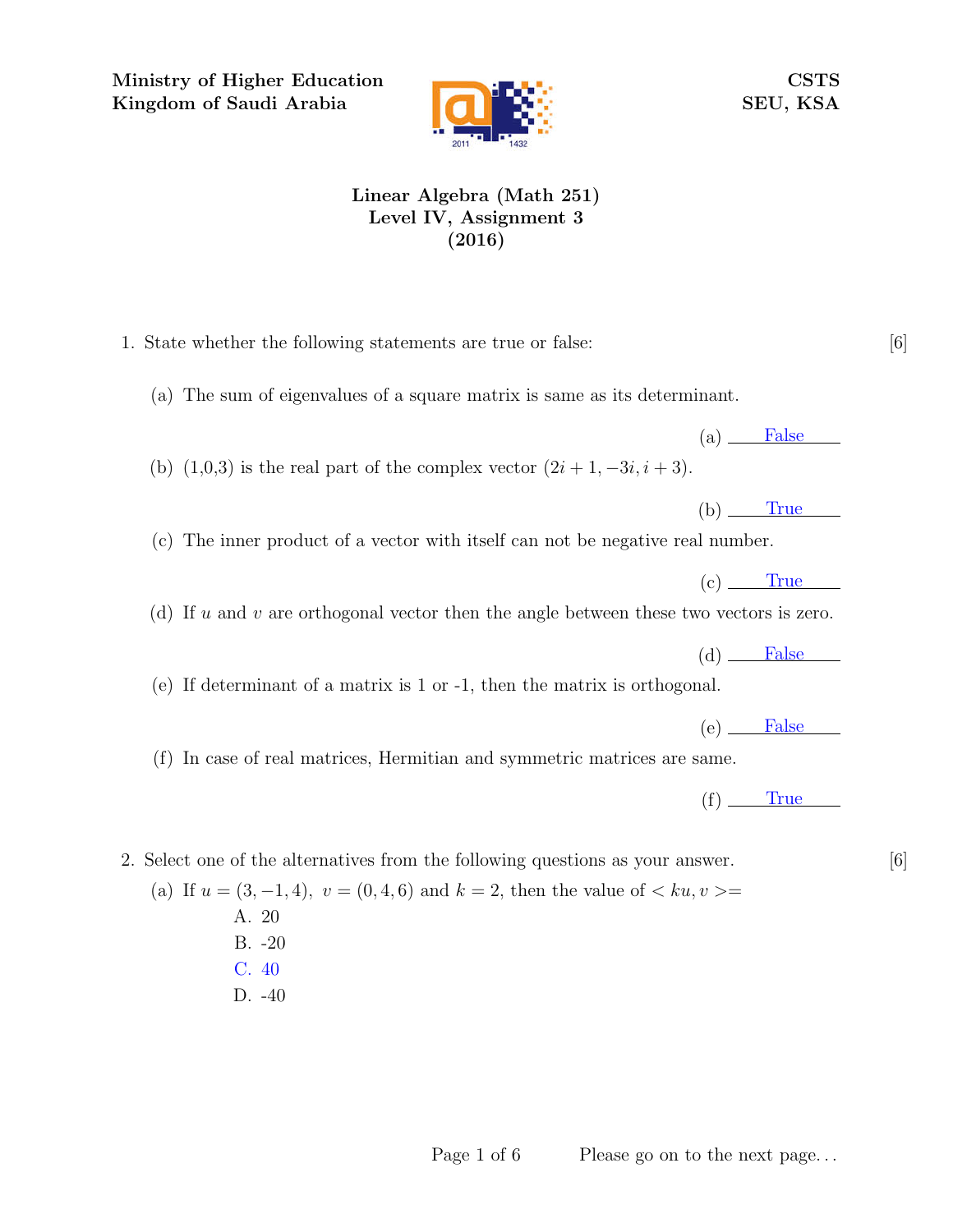(b) If  $p = 4 + 3x - 2x^2$  be a vector in the vector space  $P_2$ , then  $||P|| =$  $A. \sqrt{7}$  $B. \sqrt{21}$ C. 5  $D. \sqrt{29}$ (c) The eigenvalues of the matrix  $A =$  $\sqrt{ }$  $\overline{1}$ 1 0 2  $0 -1 3$ 1  $\overline{1}$ 

> A. {2, 3, 4} B.  $\{1, -1, 4\}$ C.  $\{1, 0, -1\}$ D.  $\{1, -1, 3\}$

(d) If  $\{1, 4, -2\}$  be eigenvalues of a square matrix, then its determinant will be

0 0 4

- A. -8 B. 3
- C. 7
- D. 8
- (e) If  $6x_1^2 + 3x_2^2 12x_1x_2$  be the quadratic form, then the associated symmetric matrix will be
	- A.  $\begin{bmatrix} 6 & -6 \\ 2 & 6 \end{bmatrix}$ 3 −6 1 B.  $\begin{bmatrix} 3 & -6 \\ -6 & 6 \end{bmatrix}$ C.  $\begin{bmatrix} 6 & -12 \\ -12 & 3 \end{bmatrix}$ D.  $\begin{bmatrix} 6 & -6 \\ -6 & 3 \end{bmatrix}$

(f) For which value of  $a$  and  $b$ , the matrix  $\sqrt{ }$  $\overline{1}$ 3  $1 + i$  2 + 6i a  $-1$  2  $-4i$  $2-6i$  b 1 1 is Hermitian?

A.  $a = 1 + i$ ,  $b = 2 - 4i$ B.  $a = 1 + i$ ,  $b = 2 + 4i$ C.  $a = 1 - i$ ,  $b = 2 + 4i$ D.  $a = 1 - i$ ,  $b = 2 - 4i$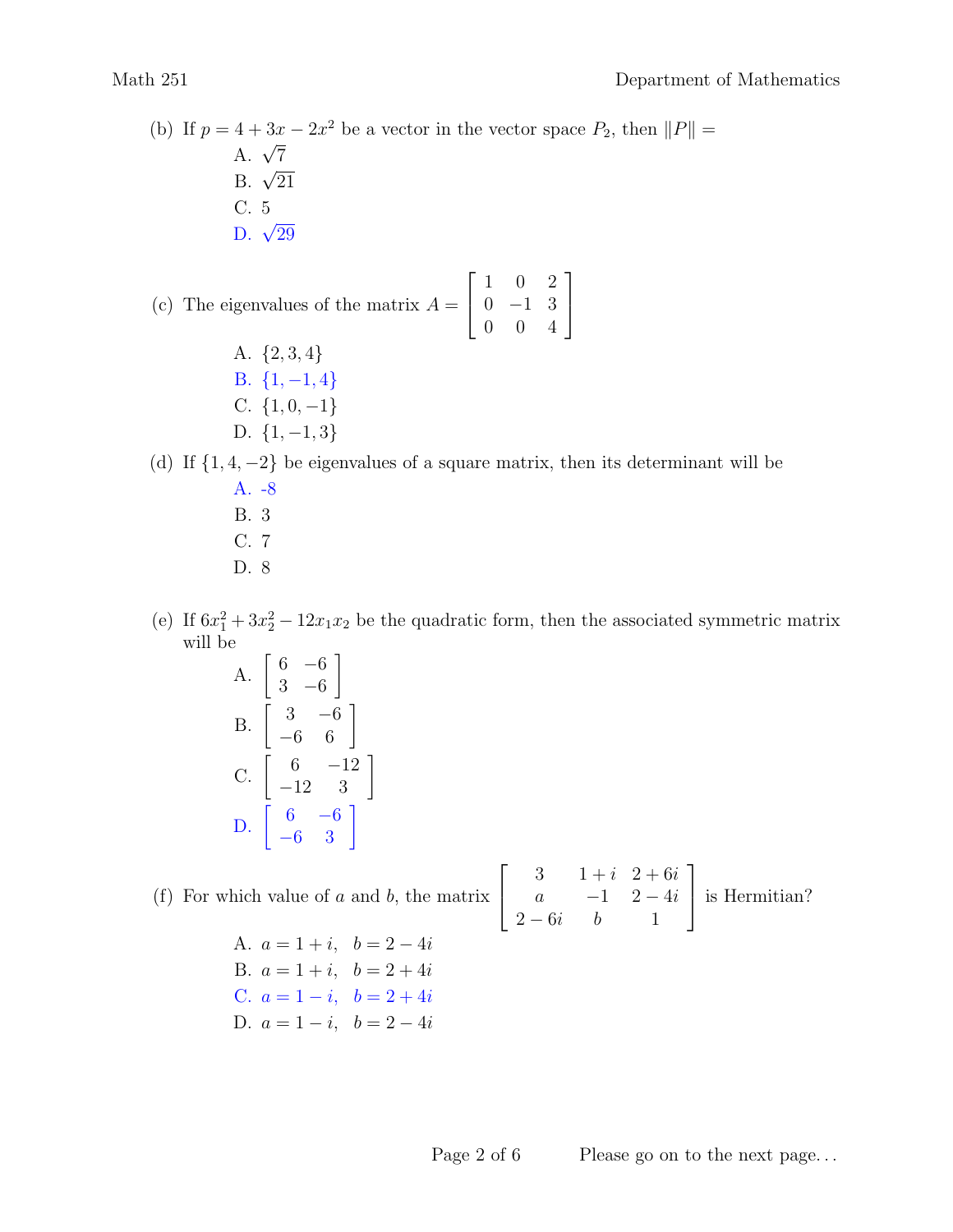3. Find all the eigenvalues and the corresponding eigenvectors of the matrix  $A = \begin{bmatrix} 4 & 2 \\ 2 & 1 \end{bmatrix}$ . [4] 3 −1 1 .

Solution: The characteristic equation of the matrix is given by

$$
\det(A - \lambda I) = 0
$$

$$
\begin{bmatrix} 4 - \lambda & 2 \\ 3 & -1 - \lambda \end{bmatrix} = 0
$$

$$
\lambda^2 - 3\lambda - 10 = 0
$$

$$
(\lambda - 5)(\lambda + 2) = 0
$$

$$
\lambda = 5, -2
$$

The roots 5 and -2 are eigenvalues of A.

## Eigen Vectors

For  $\lambda = 5$ : Let  $X =$  $\lceil x_1 \rceil$  $\overline{x_2}$ 1 be the eigen vector corresponding to  $\lambda = 5$ . So

$$
(A - \lambda I)X = 0
$$
  

$$
\begin{bmatrix} -1 & 2 \\ 3 & -6 \end{bmatrix} \begin{bmatrix} x_1 \\ x_2 \end{bmatrix} = \begin{bmatrix} 0 \\ 0 \end{bmatrix}
$$
  
which gives  $-x_1 + 2x_2 = 0$ 

This system has only one free variable  $x_2$ . Take  $x_2 = 1$  so  $\begin{bmatrix} 2 \\ 1 \end{bmatrix}$ 1 1 is the required eigen vector corresponding to  $\lambda = 5$ . Similarly,  $\begin{bmatrix} -1 \\ 2 \end{bmatrix}$ 3 1 is the eigen vector corresponding to  $\lambda = -2$ .

4. If  $u, v \in \mathbb{C}^2$  with  $u = (1 + i, 1 - i), v = (3i, 3 - i)$ , then find  $u.v$ . [2]

**Solution:** Since  $u$  and  $v$  are complex vectors, so

$$
u.v = (1+i)\overline{3i} + (1-i)(\overline{3-i})
$$
  
= -(1+i)3i + (1-i)(3+i)  
= -3i + 3 + 3 + i - 3i + 1  
= 7 - 5i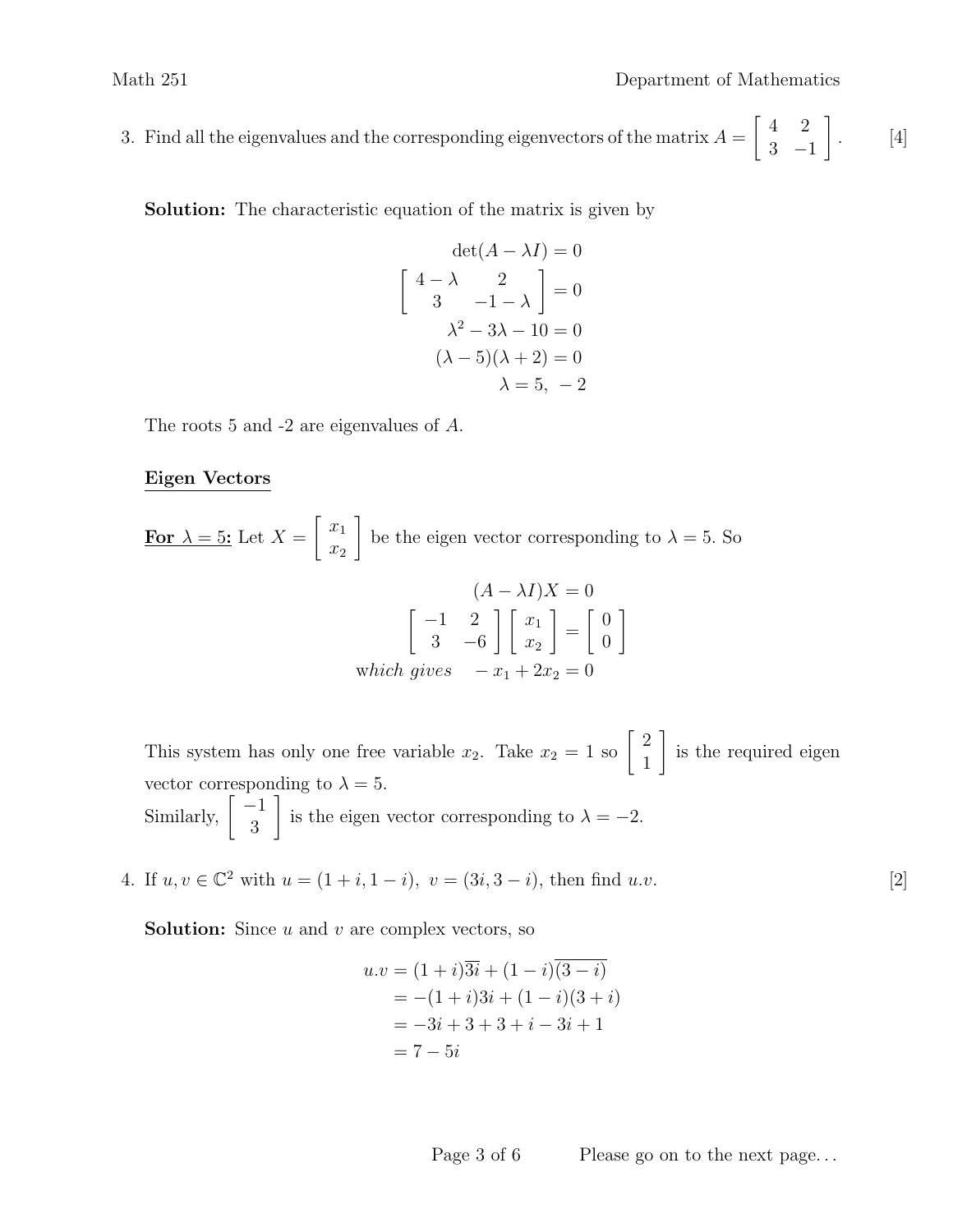5. For  $u = (1, 2, 3), v = (4, 4, -4)$  and  $w = (2, 1, 7)$ , verify the property of inner product [3]  $\langle u + v, w \rangle = \langle u, w \rangle + \langle v, w \rangle.$ 

**Solution:** Since  $u + v = (5, 6, -1)$  So

$$
\langle u + v, w \rangle = 10 + 6 - 7 = 9
$$
  

$$
\langle u, w \rangle = 2 + 2 + 21 = 25
$$
  

$$
\langle v, w \rangle = 8 + 4 - 28 = -16
$$
  

$$
\langle u, w \rangle + \langle v, w \rangle = 25 - 16 = 9
$$
  

$$
= \langle u + v, w \rangle
$$

Therefore,  $\lt u + v, w \gt \lt v, w \gt + \lt v, w \gt .$ 

6. Find the least squares solution of the system of linear equation  $AX = B$ , where  $A = \begin{bmatrix} 3 \end{bmatrix}$  $\sqrt{ }$  $\overline{\phantom{a}}$  $2 -1$ 1 2 0 2 1  $\Big\vert$ ,  $B=$  $\sqrt{ }$  $\overline{1}$ 1 −1 −1 1  $\vert \cdot$ 

**Solution:** We know that for every linear system  $AX = B$ , the associated normal system  $A^T A X = A^T B$  is consistent, and all its solutions least squares solutions of  $A X = B$ .

The associated normal system is given by

$$
A^T A X = A^T B
$$
  
\n
$$
\begin{bmatrix} 2 & 1 & 0 \\ -1 & 2 & 2 \end{bmatrix} \begin{bmatrix} 2 & -1 \\ 1 & 2 \\ 0 & 2 \end{bmatrix} \begin{bmatrix} x \\ y \end{bmatrix} = \begin{bmatrix} 2 & 1 & 0 \\ -1 & 2 & 2 \end{bmatrix} \begin{bmatrix} 1 \\ -1 \\ -1 \end{bmatrix}
$$
  
\n
$$
\begin{bmatrix} 5 & 0 \\ 0 & 9 \end{bmatrix} \begin{bmatrix} x \\ y \end{bmatrix} = \begin{bmatrix} 1 \\ -5 \end{bmatrix}
$$

which gives,  $5x = 1$ ,  $9y = -5$  and hence  $x = 1/5$ ,  $y = -5/9$  are the required least squares solution.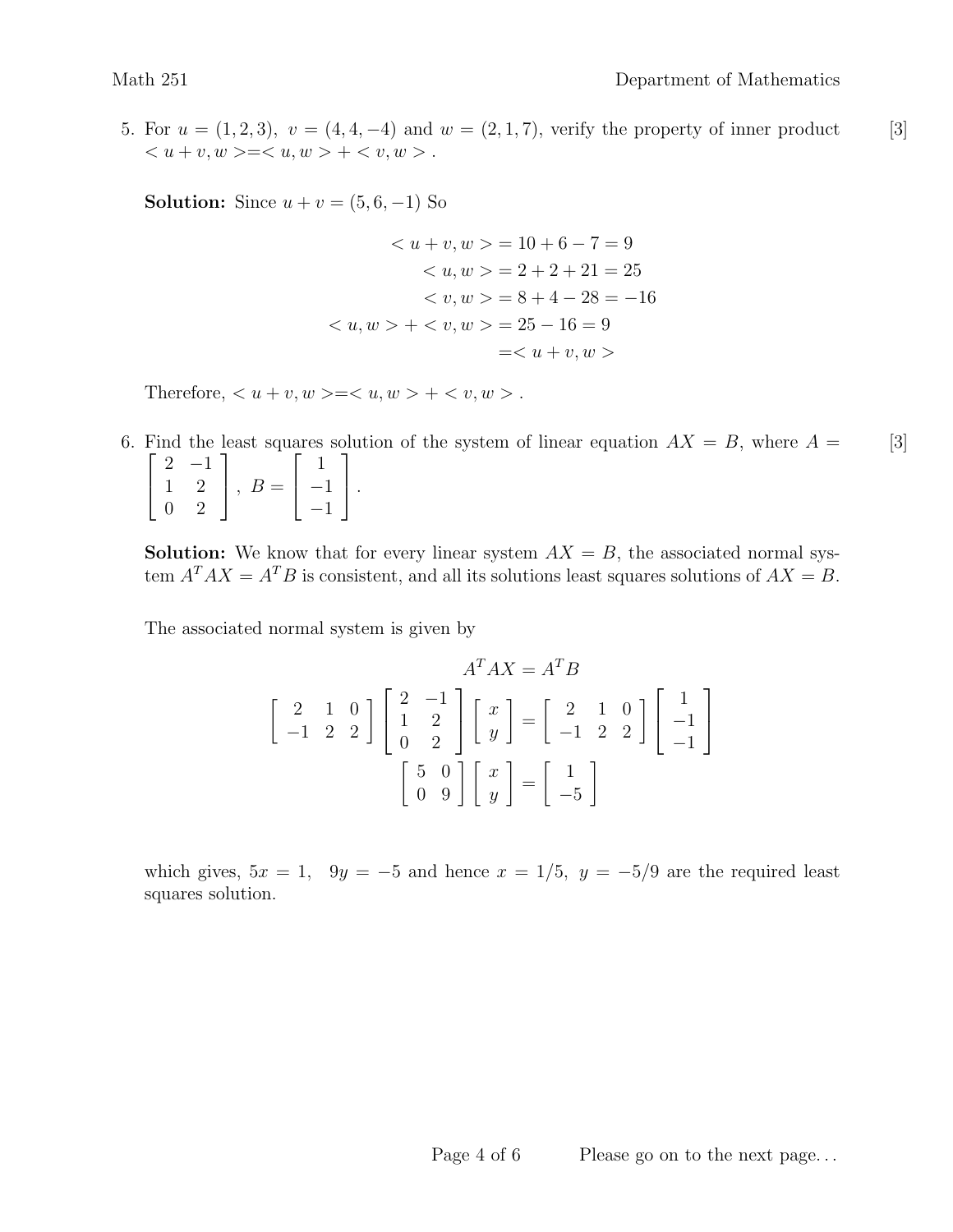7. Show that the matrix  $A = \frac{1}{2} \begin{bmatrix} 1+i & 1-i \\ 1-i & 1+i \end{bmatrix}$  is unitary. [3] 2  $\begin{bmatrix} 1+i & 1-i \end{bmatrix}$  $1 - i \quad 1 + i$ 1 is unitary.

**Solution:** We know that a square complex matrix A is said to be unitary if  $A^*A = I$ , where  $A^*$  is the conjugate transpose of  $A$ . Given that

$$
A = \frac{1}{2} \begin{bmatrix} 1+i & 1-i \\ 1-i & 1+i \end{bmatrix}
$$
  
\nSo,  $A^* = \frac{1}{2} \begin{bmatrix} 1-i & 1+i \\ 1+i & 1-i \end{bmatrix}$   
\nNow,  $A^*A = \frac{1}{2} \begin{bmatrix} 1+i & 1-i \\ 1-i & 1+i \end{bmatrix} \frac{1}{2} \begin{bmatrix} 1-i & 1+i \\ 1+i & 1-i \end{bmatrix}$   
\n
$$
= \frac{1}{4} \begin{bmatrix} (1+i)(1-i) + (1+i)(1-i) & (1+i)(1+i) + (1-i)(1-i) \\ (1+i)(1+i) + (1-i)(1-i) & (1+i)(1-i) + (1+i)(1-i) \end{bmatrix}
$$
  
\n
$$
= \frac{1}{4} \begin{bmatrix} 1-i^2+1-i^2 & 1+i^2+2i+1+i^2-2i \\ 1+i^2+2i+1+i^2-2i & 1-i^2+1-i^2 \end{bmatrix}
$$
  
\n
$$
= \frac{1}{4} \begin{bmatrix} 2+2 & 1-1+2i+1-1-2i \\ 1-1+2i+1-1-2i & 2+2 \end{bmatrix}
$$
  
\n
$$
= \frac{1}{4} \begin{bmatrix} 4 & 0 \\ 0 & 4 \end{bmatrix} = \begin{bmatrix} 1 & 0 \\ 0 & 1 \end{bmatrix}
$$
  
\n
$$
= I
$$

Hence  $A$  is an unitary matrix.